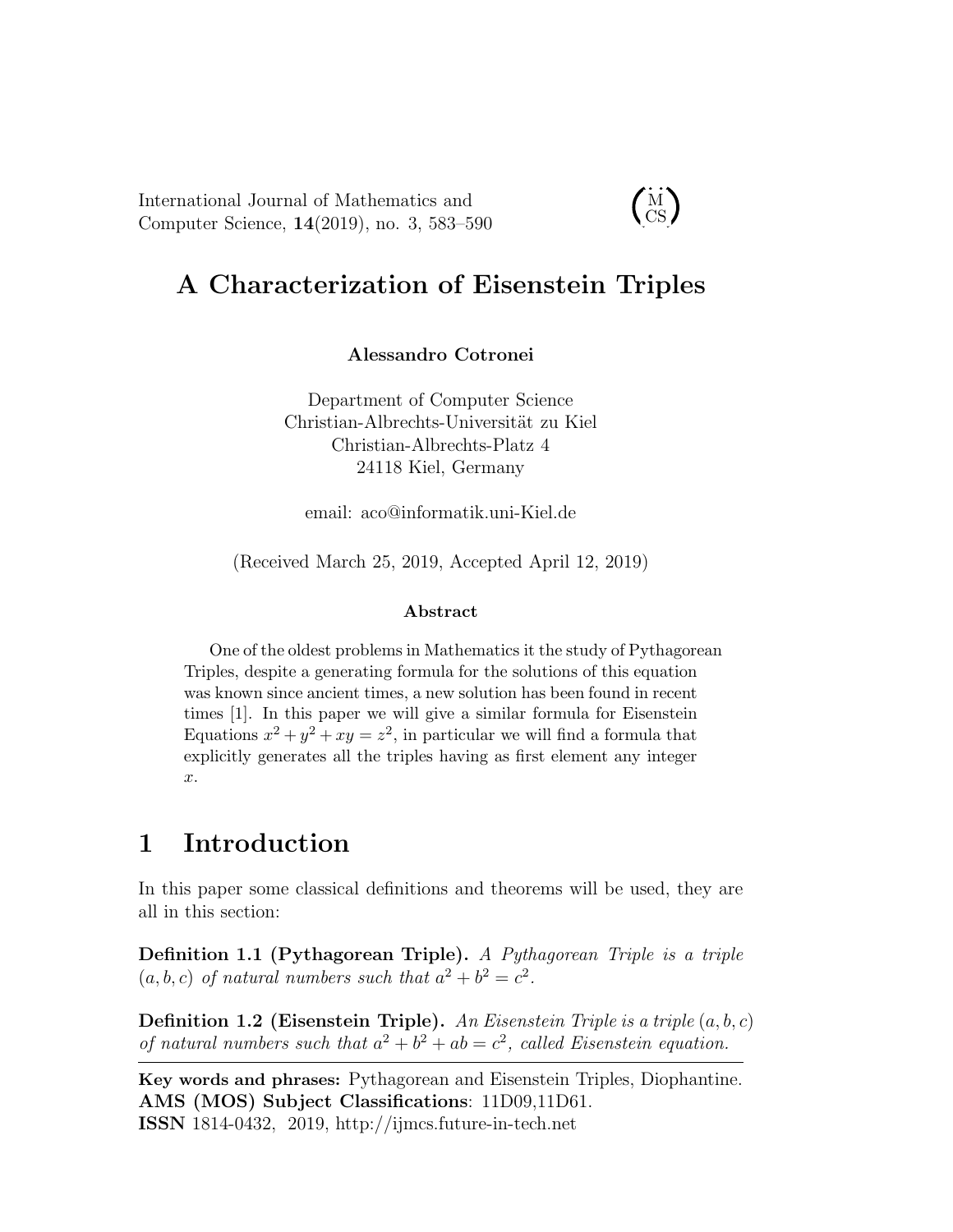The associated Diophantine equations are similar, but Pythagorean triples represent triangles with an angle of 90 degrees, Eisenstein triples represent triangles with an angle of 120 degrees.

Parametric solutions for both equations are already known:

**Theorem 1.1.** [2]. A triple  $(a, b, c)$  of nonnegative integer numbers is a Pythagorean triple if and only if there exist positive integers  $m, n, k; m \geq n$ , such that:

$$
a = k (2mn), b = k (m2 – n2), c = k (m2 + n2).
$$
 (1.1)

**Theorem 1.2.** [3]. A triple  $(a, b, c)$  of nonnegative integer numbers is solution of Eisenstein equation if and only if there exist positive integers  $m, n, k$ , with  $m \geq n$ , m and n coprime and  $m \equiv n \pmod{3}$ , such that:

$$
a = k\left(\frac{2mn + n^2}{3}\right), \ b = k\left(\frac{m^2 - n^2}{3}\right), \ c = k\left(\frac{m^2 + n^2 + mn}{3}\right). \tag{1.2}
$$

One totally novel formula, completely different from (1.1), to obtain all Pythagorean triples by identifying them with a suitable class is the following:

**Theorem 1.3.** [1] (Amato's Formula). The integer triple  $(x, y, z)$  is a Pythagorean triple if and only if there exists  $d \in C(x)$  such that:

$$
x = x, y = \frac{x^2}{2d} - \frac{d}{2}, z = \frac{x^2}{2d} + \frac{d}{2},
$$

where

$$
C(x) = \begin{cases} D(x) & \text{if x is odd.} \\ D(x) \cap P(x) & \text{if x is even.} \end{cases}
$$

 $D(x) = \{d \in \mathbb{N} : d \text{ divides } x^2\}; \text{ if } x \text{ is even with } x = 2^n k \text{ we define }$  $P(x) = \{d \in \mathbb{N} : d = 2^{s}l \text{ with } l \text{ divisor of } x^2 \text{ and } s \in \{1, 2, ..., 2n - 1\}\}.$ 

The main aim of this paper is to find a formula that explicitly generates all Eisenstein triples having as first element the integer  $x$ , in this way this result will be similar to Theorem 1.3, but completely different from (1.2).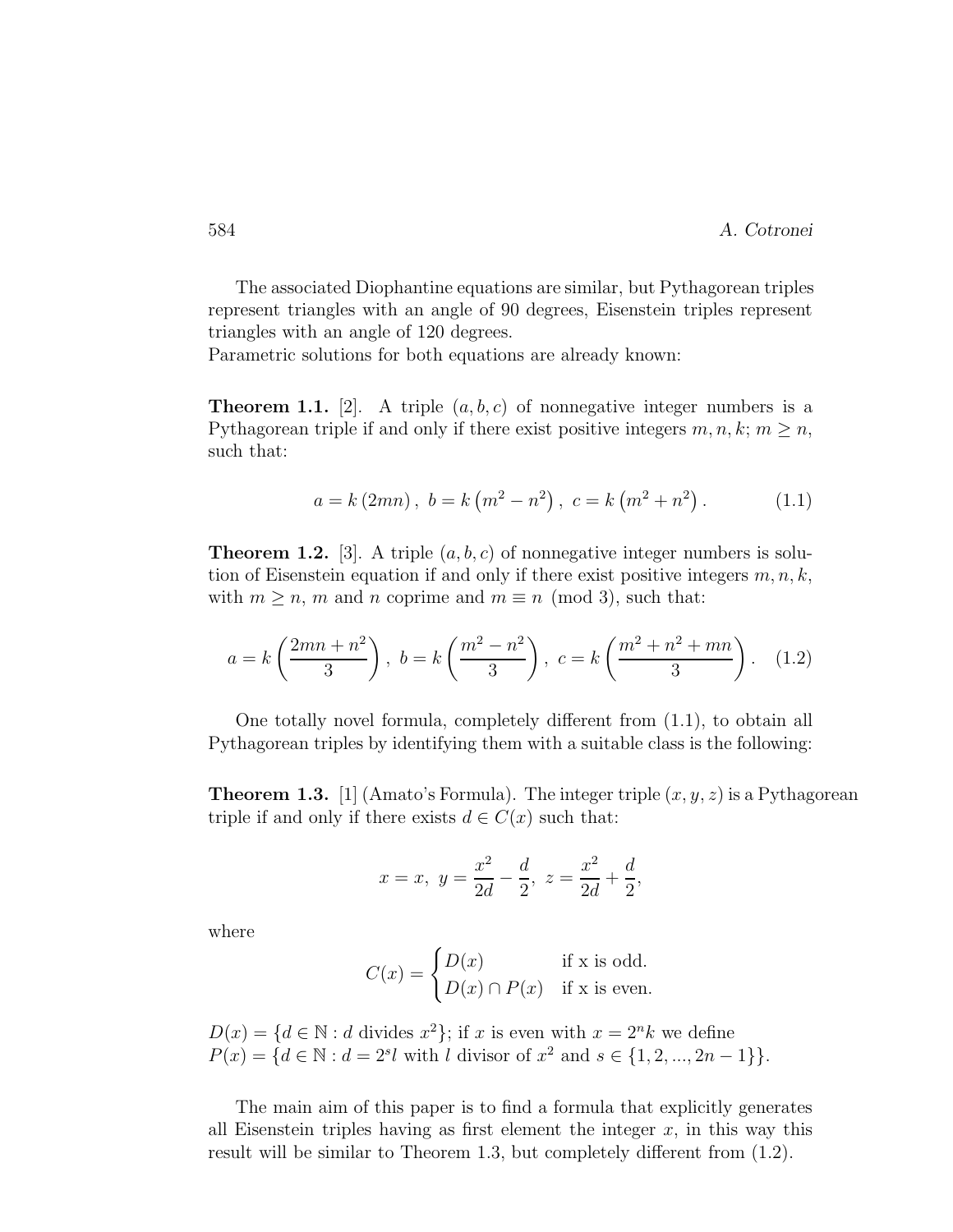A Characterization of Eisenstein Triples 585

### 2 Results

**Theorem 2.1.** *A natural triple*  $(a, b, c)$  *with*  $a > 0$  *satisfies*  $a^2 + b^2 + ab = c^2$ *if and only if exist unique integer*

$$
d \in C_E(x) = \begin{cases} \{d \le x : d|3x^2\} & \text{if } x \text{ is odd.} \\ \left\{d \le x : d|3x^2, d \equiv 0 \pmod{4}, \frac{3x^2}{d} \equiv 0 \pmod{4} \right\} & \text{if } x \equiv 0 \pmod{4} \\ \left\{d \le x : d|3x^2, d \equiv 2 \pmod{4} \right\} & \text{if } x \equiv 2 \pmod{4} \end{cases}
$$

*such that*

$$
a = x, b = \frac{3x^2}{4d} - \frac{x}{2} - \frac{d}{4}, c = \frac{3x^2}{4d} + \frac{d}{4}.
$$

To prove this new formula, we need several lemmas:

**Lemma 2.1.** If x is odd, then  $3x^2$  can be only factored as a product of  $x_1, x_2, \ldots, x_I$  *(not necessarily primes) and the number of*  $x_i \equiv 3 \pmod{4}$ , *for*  $1 \leq i \leq I$  *is odd.* 

*Proof.* if x is odd, then,  $3x^2 \equiv 3 \pmod{4}$ , if we now have  $3x^2 = x_1x_2...x_I$ , it follows  $x_1x_2...x_I \equiv 3 \pmod{4}$ , where each of the  $x_i$  for  $1 \le i \le I$  is odd, then if by absurd the number of  $x_i \equiv 3 \pmod{4}$  is even, we have  $1 \equiv 3 \pmod{4}$ , which is clearly impossible. □ which is clearly impossible.

We now start from Theorem 1.2; in particular in

$$
a = k \left(\frac{2mn + n^2}{3}\right), \ b = k \left(\frac{m^2 - n^2}{3}\right), \ c = k \left(\frac{m^2 + n^2 + mn}{3}\right) \tag{2.3}
$$

the following variable substitution is considered:

$$
m = \frac{3x - d}{2\sqrt{kd}}, \quad n = \sqrt{\frac{d}{k}}.\tag{2.4}
$$

With the previous definitions, the following identities hold:

$$
m^{2} = \frac{9x^{2} - 6xd + d^{2}}{4kd}, \ n^{2} = \frac{d}{k}, \ mn = \frac{3x - d}{2k}
$$

if we plug the values of  $m^2, n^2, mn$  in (2.3), we obtain

$$
a = x, \ b = \frac{3x^2}{4d} - \frac{x}{2} - \frac{d}{4}, \ c = \frac{3x^2}{4d} + \frac{d}{4}.
$$
 (2.5)

We have to prove some properties of the last formula: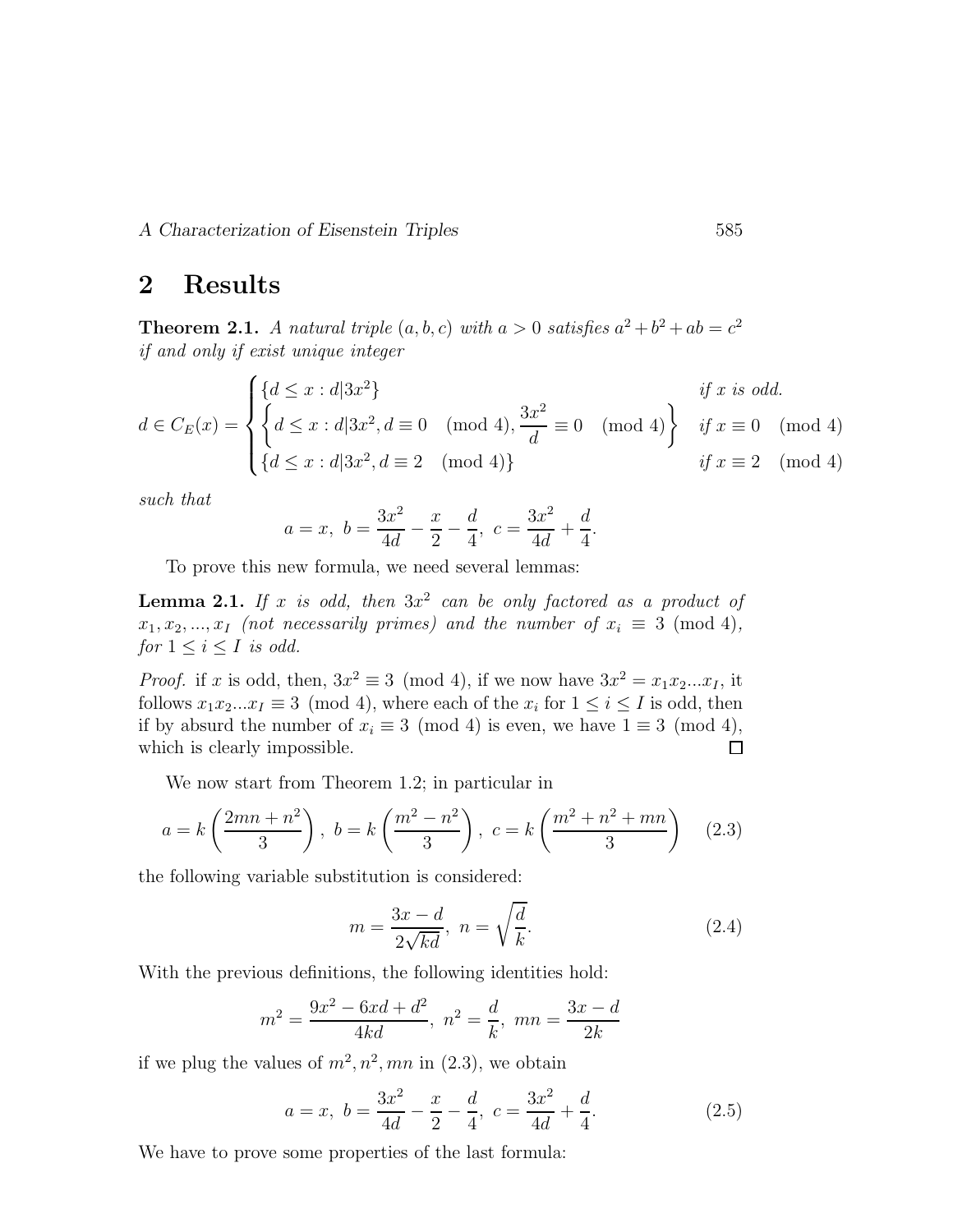Lemma 2.2. *In the transformation* (2.4)*, if* a*,* m *and* n *are integers with* n > 0*, then* x *and* d *are also integers.*

*Proof.* First of all we notice that  $\left(\frac{2mn+n^2}{2}\right)$ 3  $\setminus$ is a positive integer, then if we square  $n =$  $\sqrt{d}$  $\frac{a}{k}$ , we have  $d = n^2k$ , so d is an integer, if we substitute the value of d in  $m = \frac{3x - d}{2\sqrt{1-x^2}}$  $\frac{\partial x - d}{\partial x \sqrt{kd}}$ , we obtain  $2kmn = 3x - n^2k$  and  $x = k\left(\frac{2mn + n^2}{3}\right)$ 3  $\setminus$ , so x is an integer as well.

**Lemma 2.3.** *If*  $a = x, b =$  $3x^2$  $\frac{1}{4d}$  –  $\boldsymbol{x}$  $\frac{1}{2}$ d 4  $, c =$  $3x^2$  $\frac{3x}{4d}$  + d 4 *, then* x *and* d *are unique.*

*Proof.* It is clear that x is unique, if now exists r such that:

$$
\frac{3x^2}{4d} + \frac{d}{4} = \frac{3x^2}{4r} + \frac{r}{4}
$$

we have  $d = r$ , so x and d are unique.

We want now to find out the set of d such that  $a, b, c$  are integers:

**Lemma 2.4.** In (2.5), if we consider  $a = x$  as integer; then b and c are *integers if and only if:*

$$
d \in \begin{cases} \{d \le x : d | 3x^2\} & \text{if } x \text{ is odd.} \\ \left\{d \le x : d | 3x^2, d \equiv 0 \pmod{4}, \frac{3x^2}{d} \equiv 0 \pmod{4} \right\} & \text{if } x \equiv 0 \pmod{4} \\ \{d \le x : d | 3x^2, d \equiv 2 \pmod{4} \} & \text{if } x \equiv 2 \pmod{4} \end{cases}
$$

*Proof.* First of all we can consider  $0 < d \leq x$  without loss of generality; this condition is indeed equivalent to  $b, c > 0$  (in particular we have  $c \ge 0 \Leftrightarrow$  $3x^2 + d^2$  $\frac{1}{4d} \geq 0 \Leftrightarrow d > 0$ , we can prove similarly that  $b > 0 \Leftrightarrow d \leq x$ ). We must notice that  $x \equiv d \pmod{2}$  because in the opposite case  $c =$  $3x^2 + d^2$  $\frac{1}{4d}$  would not be an integer.

If we now evaluate  $c - b$ , it is equal to  $\frac{x+d}{2}$ , so  $b$  is integer if and only if  $c$ is integer.

If  $a, b, c$  are integers, in particular we have  $c =$  $3x^2$  $\frac{3x}{4d}$  + d 4 , so we have  $3x^2 = d(4c - d)$  and  $d|3x^2$  for any x.

 $\Box$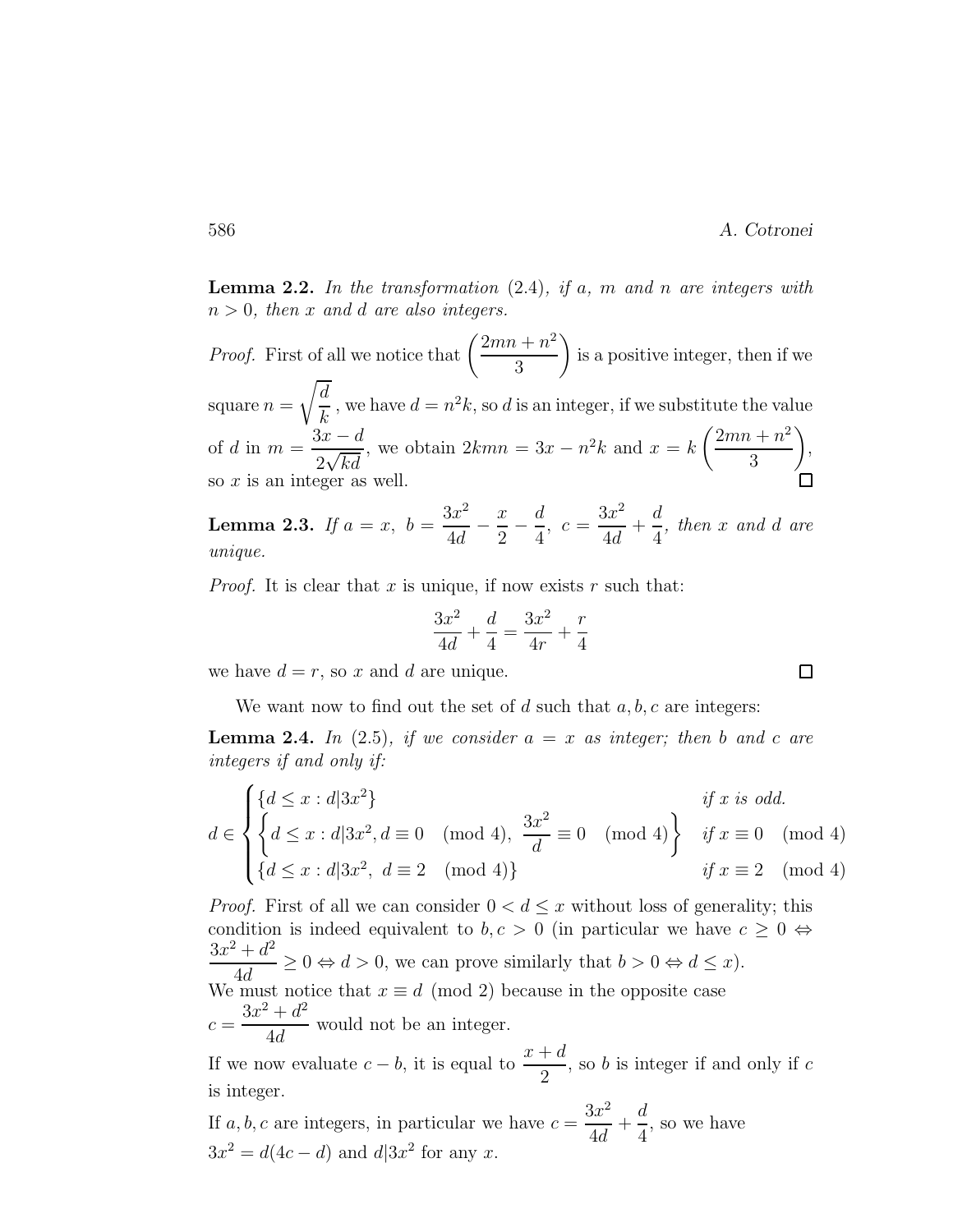#### A Characterization of Eisenstein Triples 587

- Let's consider the first case  $(x \text{ odd})$ , we must prove that if  $d|3x^2$ , then c is integer; from the first hypothesis, we have  $3x^2 = dq$ . We can write  $d + q = 4w$  with w integer, this because d and q are indeed both odd and cannot be in the same residual class modulo 4 at the same time because of Lemma 2.1. Let's consider now the following chain of identities:  $3x^2 + d^2 = dq + d^2 = d(q + d) = d(4w)$ , this yields  $c =$  $3x^2$  $\frac{3k}{4d}$  + d 4  $= w$  and c is integer (as well as a and b).
- For the second case  $(x \equiv 0 \pmod{4})$ , we want to prove three things: First that d cannot satisfy  $d \equiv 2 \pmod{4}$  (we already know that it cannot be odd), second that  $\frac{3x^2}{4}$  $\frac{d}{d} \equiv 0 \pmod{4}$  and then that all d such that  $d|3x^2, d \equiv 0 \pmod{4}$ ,  $3x^2$  $\frac{d}{d} \equiv 0 \pmod{4}$  correspond to integer c  $(and b).$ 
	- To prove the first point we consider the following identity:  $3(4\bar{x})^2 + (4\bar{d} + 2)^2 = 4w(4\bar{d} + 2)$ , that implies (considering the equation modulo 8)  $4 \equiv 0 \pmod{8}$  and we are done.
	- To prove the second point we consider  $3(4\bar{x}^2) + (4\bar{d})^2 = 4w(4\bar{d})$ and  $12\bar{x}^2 = \bar{d}q$  (a consequence of  $d|3x^2$ ,  $\bar{d} = 4\bar{d}$  and  $x = 4\bar{x}$ ), we obtain  $q = 4(w - \bar{d})$  and  $q \equiv \frac{3x^2}{d}$  $\frac{d}{d} \equiv 0 \pmod{4}.$
	- If now  $4\bar{d}q = 3(4\bar{x})^2$ , we have  $\bar{d}q = 12\bar{x}^2 \ 3(4\bar{x})^2 + (4\bar{d})^2 = 4\bar{d}q +$  $(4\bar{d})^2 = 4\bar{d}(q + 4\bar{d})$  and since  $q \equiv$  $3x^2$  $\frac{d}{d} \equiv 0 \pmod{4}$ , the Diophantine equation  $c =$  $3x^2$  $\frac{3x}{4d} +$ d 4  $= w$ has always a solution for the integer  $w = d +$  $3x^2$  $\frac{d}{d}$ .
- The final case,  $x \equiv 2 \pmod{4}$ , is analogous to the second one, in a similar way we prove that  $d \equiv 2 \pmod{4}$ :  $3(4\bar{x} + 2)^2 + (4\bar{d})^2 = 4w(4\bar{d})$ , that implies again the absurd  $4 \equiv 0$ (mod 8).

We need to prove now that if  $x \equiv d \equiv 2 \pmod{4}$ , then  $q =$  $3x^2$  $\frac{d}{d} \equiv 2$ (mod 4); if  $3x^2 = dq$  hold, we have  $3(2)^2 \equiv 2q \pmod{4}$ , equivalent to  $q \equiv 2 \pmod{4}$  and this point is proved.

We finally consider the chain of identities:  $3x^2 + d^2 = d(q + d) = 4dw$ , the last identity is verified because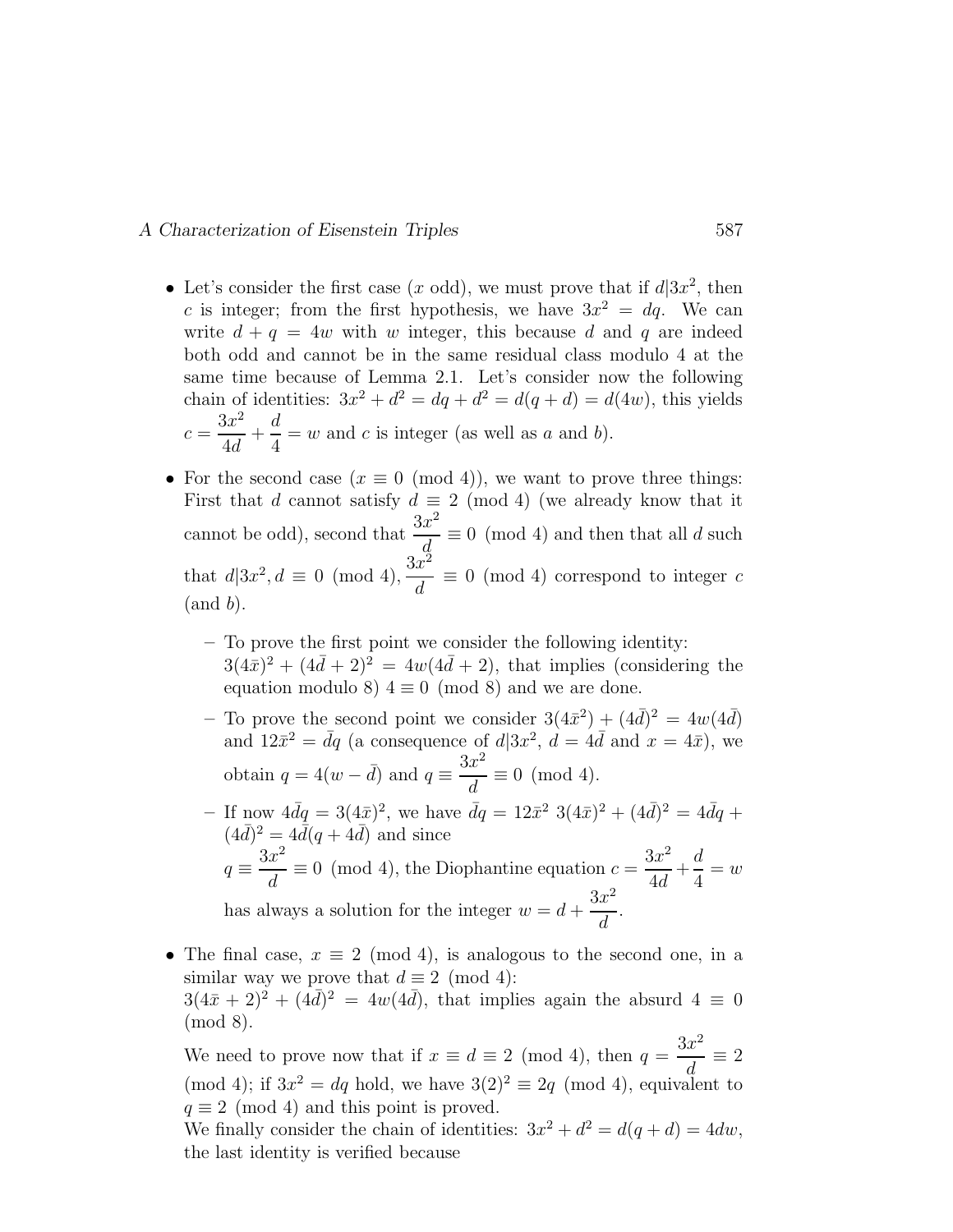#### 588 A. Cotronei

.

 $d \equiv q \equiv 2 \pmod{4}$ , as proved before  $c =$  $3x^2$  $\frac{d}{4d}$ d 4 is equivalent to the integer w.

We can now prove the main result:

 $Proof. \implies$ If  $(a, b, c)$ ,  $a > 0$  are integers satisfying  $a^2 + b^2 + ab = c^2$ , then exist for Theorem 1.2, integer  $m, n$ ; satisfying in particular  $m \geq n$ ,  $n > 0$  such that

$$
a = k\left(\frac{2mn + n^2}{3}\right), b = k\left(\frac{m^2 - n^2}{3}\right), c = k\left(\frac{m^2 + n^2 + mn}{3}\right)
$$

Applying now substitution (2.4), we obtain:

$$
a = x, b = \frac{3x^2}{4d} - \frac{x}{2} - \frac{d}{4}, c = \frac{3x^2}{4d} + \frac{d}{4}.
$$

In particular these  $x$  and  $d$  are always integers for Lemma 2.2 and unique for Lemma 2.3, finally  $d \in C_E(x)$ , because in the opposite case, for Lemma 2.4, then b and c would not be integers.

The implication  $\Leftarrow$  is easily verified, since the identity

$$
x^{2} + \left(\frac{3x^{2}}{4d} - \frac{x}{2} - \frac{d}{4}\right)^{2} + x\left(\frac{3x^{2}}{4d} - \frac{x}{2} - \frac{d}{4}\right) = \left(\frac{3x^{2}}{4d} + \frac{d}{4}\right)^{2}
$$

is valid  $\forall x, d > 0$ , so in particular for x integer and  $d \in C_E(x)$ .

**Remark 2.1.** If  $d = x$ , then the trivial solution  $(x, 0, x)$  of Eisenstein equa*tion is generated.*

The previous theorem has this interesting corollary:

**Corollary 2.1.** An odd number  $p \neq 9$  is prime if and only if if the only solutions for Eisenstein equation  $p^2 + b^2 + pb = c^2$  are given by  $C_E(p) = \{1, 3, p\}.$ 

*Proof.* If  $p = 3$ , then the Corollary is verified with the degenerated set  $C_E(3) = \{1,3\}.$ =⇒

If p is an odd prime,  $p \neq 3$ , then  $C_E(p) = \{d \leq p : d | 3p^2\} = \{1, 3, p\}.$ 

 $\Leftarrow$ If  $p \notin \{3, 9\}$  and  $C_E(p) = \{1, 3, p\}$ , then p is odd, if by absurd  $p = st$ , where

 $\Box$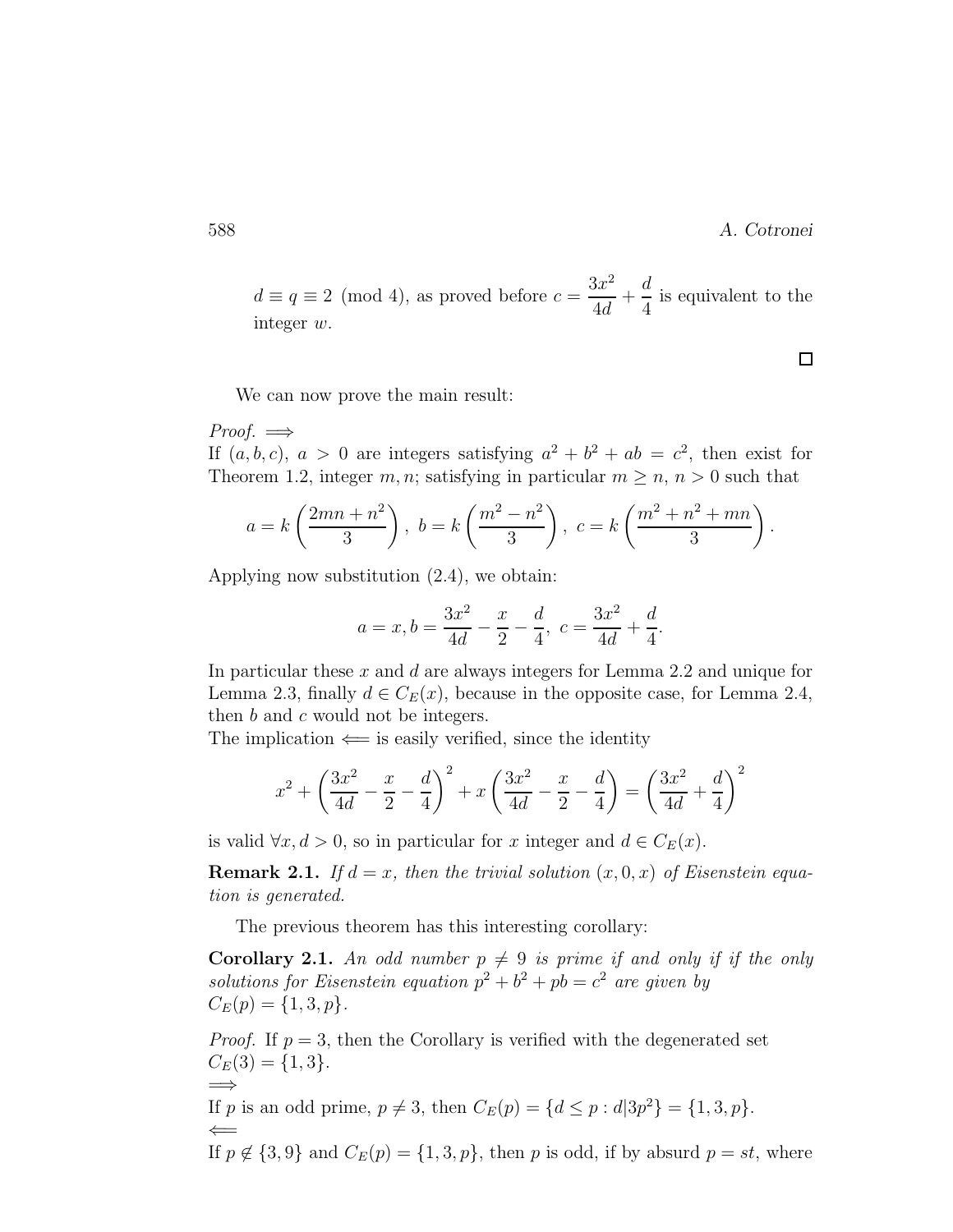t is not 3 without loss of generality; we have  $C_E(p) = \{d \leq st : d|3(st)^2\}$ and the last set always contains the subset  $\{1, 3, t, st\}$ ; we have obtained a contradiction. contradiction.

Remark 2.2. *Theorem* 1.3 *can be proved in an analogous way, by using the substitution*

$$
m = \frac{x}{\sqrt{2kd}}, \ n = \sqrt{\frac{d}{2k}}
$$

*in Theorem* 1.1 *and steps similar with Theorem* 2.1 *and related lemmas.*

Example 2.1. *We give a table of the solutions of Eisenstein equation for* 1 ≤ x ≤ 24*:*

 $x = 1$ ;  $d = 1$  (1, 0, 1).  $x = 2$ ;  $d = 2$   $(2, 0, 2)$ .  $x = 3; d = 1 (3, 5, 7), d = 3 (3, 0, 3).$  $x = 4$ ;  $d = 4$  (4, 0, 4).  $x = 5$ ;  $d = 1$  (5, 16, 19),  $d = 3$  (5, 3, 7),  $d = 5$  (5, 0, 5).  $x = 6$ ;  $d = 2$  (6, 10, 14),  $d = 6$  (6, 0, 6).  $x = 7$ ;  $d = 1$  (7, 33, 37),  $d = 3$  (7, 8, 13),  $d = 5$  (7, 0, 7).  $x = 8$ ;  $d = 4 (8, 7, 13), d = 8 (8, 0, 8).$  $x = 9; d = 1 (9, 56, 61), d = 3 (9, 15, 21), d = 9 (9, 0, 9).$  $x = 10$ ;  $d = 2$  (10, 32, 38),  $d = 6$  (10, 6, 14),  $d = 10$  (10, 0, 10).  $x = 11; d = 1 (11, 85, 91), d = 3 (11, 24, 31), d = 11 (11, 0, 11).$  $x = 12$ ;  $d = 4$  (12, 20, 28),  $d = 12$  (12, 0, 12).  $x = 13; d = 1 (13, 120, 127), d = 3 (13, 35, 43), d = 13 (13, 0, 13).$  $x = 14$ ;  $d = 2$  (14, 66, 74),  $d = 6$  (14, 16, 26),  $d = 14$  (14, 0, 14).  $x = 15$ ;  $d = 1$  (15, 161, 169),  $d = 3$  (15, 48, 57),  $d = 5$  (15, 25, 35),  $d =$  $9(15, 9, 21), d = 15(15, 0, 15).$  $x = 16$ ;  $d = 4$  (16, 39, 49),  $d = 8$  (16, 14, 26),  $d = 12$  (16, 5, 19),  $d =$ 16 (16, 0, 16).  $x = 17; d = 1 (17, 208, 217), d = 3 (17, 63, 73), d = 17 (17, 0, 17).$  $x = 18$ ;  $d = 2$  (18, 112, 122),  $d = 6$  (18, 30, 42),  $d = 18$  (18, 0, 18).  $x = 19; d = 1 (19, 261, 271), d = 3 (19, 80, 91), d = 19 (19, 0, 19).$  $x = 20$ ;  $d = 4$  (20, 64, 76),  $d = 12$  (20, 12, 28),  $d = 20$  (20, 0, 20).  $x = 21$ ;  $d = 1$  (21, 320, 331),  $d = 3$  (21, 99, 111),  $d = 7$  (21, 35, 49),  $d =$  $9(21, 24, 39), d = 21(21, 0, 21).$  $x = 22$ ;  $d = 2$  (22, 170, 182),  $d = 6$  (22, 48, 62),  $d = 22$  (22, 0, 22).  $x = 23; d = 1 (23, 285, 397), d = 3 (23, 120, 133), d = 23 (23, 0, 23).$  $x = 24$ ;  $d = 4$  (24, 95, 109),  $d = 8$  (24, 40, 56),  $d = 12$  (24, 21, 39),  $d =$ 16  $(24, 11, 31), d = 24$   $(24, 0, 24).$